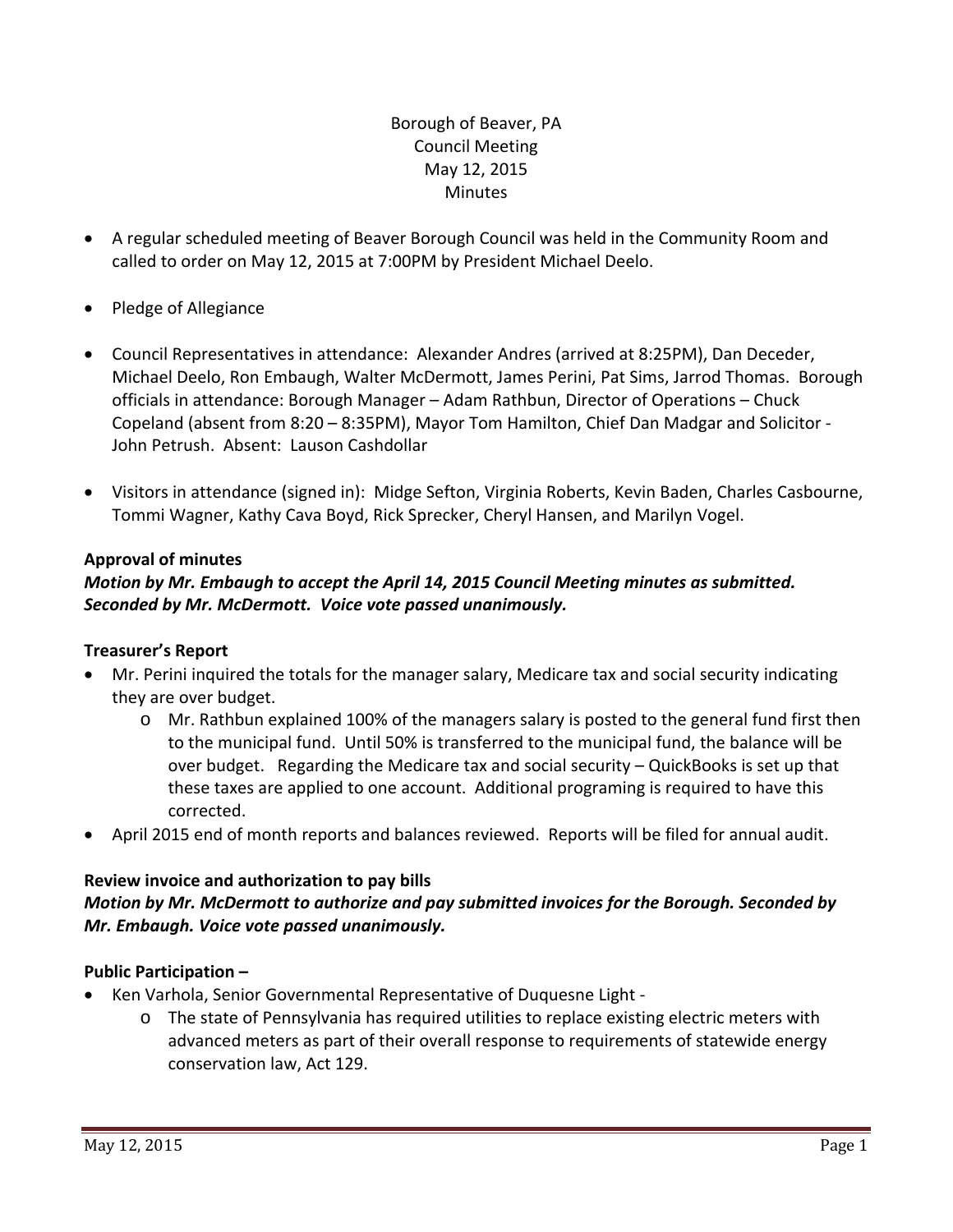- o Duquesne Light will send a letter to customers notifying them of the upcoming meter exchange. This notification letter will provide details about the meter exchange and outline any actions the customer should take. Three to five days before the day of the exchange, customers will receive a reminder call. They will not need to be home for the exchange.
- o An EBlast will be sent to residents with information provided by Duquesne Light and to notify residents that contractors will be walking around town for several weeks. They are to display appropriate identification badges.
- Tommi Wagner, 230 Beaver Street:
	- o Questioned how the procedure of obtaining a Soliciting Permit
		- Chief Madgar explained the applicant must come to the police station to complete an application. The Mayor will review and either approve or deny the permit.
		- **Mayor Hamilton suggests that this may be a good time to update our ordinance to** make soliciting stricter.
		- Mr. Petrush stated the laws change frequently regarding the First Amendment increasing the freedom of speech. Residents are allowed to post a "No Soliciting" sign on their door. If someone violates the request, they can then be charged with trespassing.
		- Mr. Deelo requests the Borough Manager and Chief Madgar prepare a statement for the website of what residents should do if a solicitor comes to their home.
			- Chief Madgar stated they will prepare this and forward it to the Solicitor for his approval prior to posting it on the website.
	- o Questioned if the timing of the traffic signal on Beaver Street could be changed.
		- Mr. Copeland stated he has contacted PennDot with several traffic signal changes.

# **Reports – Commissions**

**Council of Governments (COG) –** Reported by Mr. Deceder Reviewed the April 2015 meeting minutes enclosed in council packet

**Business District Authority –** No report

**Civil Service Commission –** No report

### **Zoning Hearing Board –** Reported by Mr. Sprecker

- A Zoning Hearing was held on April 15, 2015 regarding 394 College Avenue, changing the property from "medical services" to "legal services" and to install a free-standing sign.
	- o Decision:
		- Approve the application for change of nonconforming use (medical office) to another nonconforming use (legal office) for the first floor of the premises.
		- **•** Deny the application to extend the nonconforming use to the second floor; and
		- **•** Approve the application to construct a free standing sign, subject to certain conditions.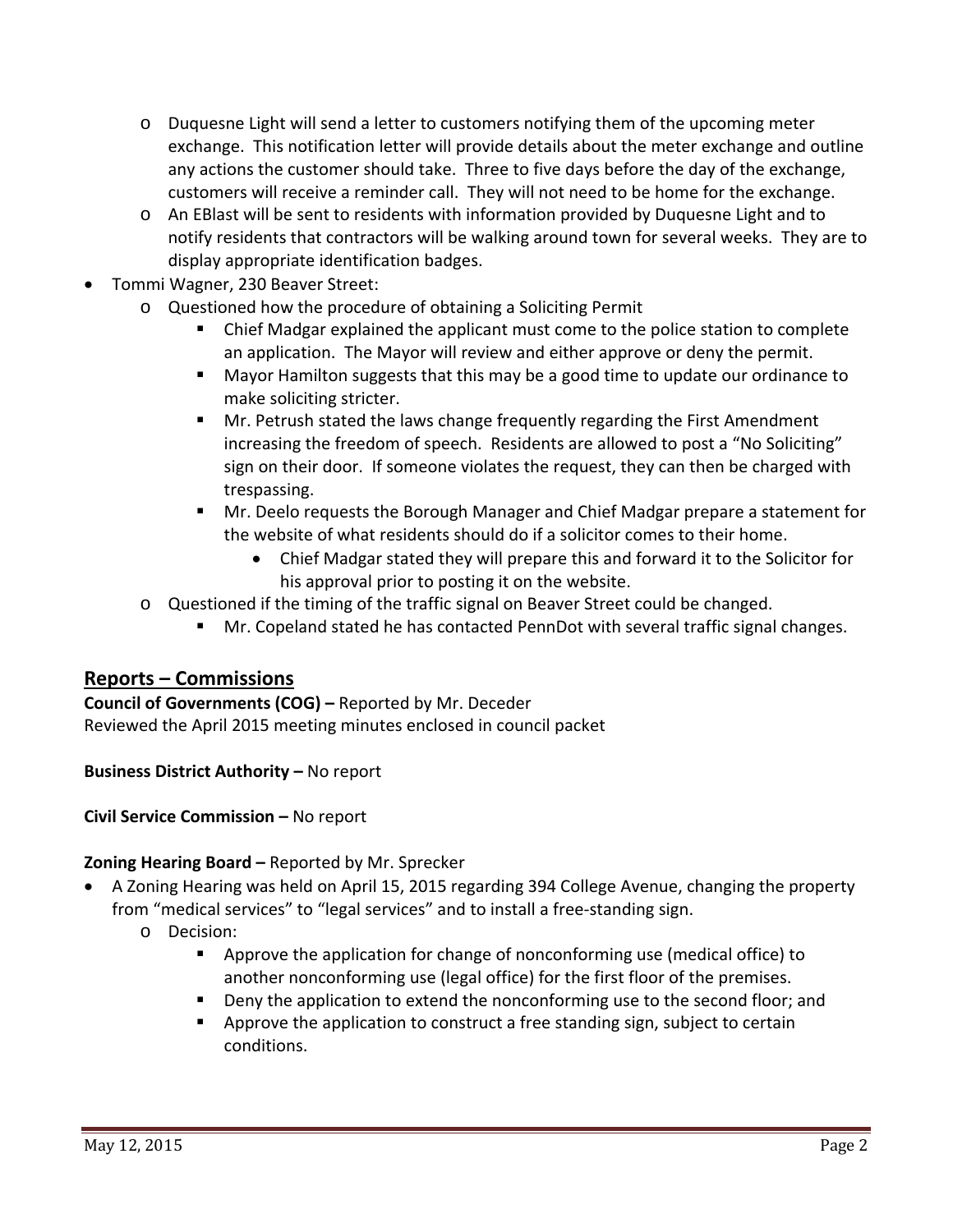### **Planning Commission –**

April 20, 2015 meeting minutes enclosed in council packet

### **Tree Commission –**

- March 23, 2015 meeting minutes enclosed in council packet
- Mr. McDermott questioned if the Tree Commission has been following required guidelines
	- o Mr. Rathbun stated Mr. Colavincenzo did not follow proper guidelines and procedures regarding the purchase of trees for Arbor Day. Since then, he has received a report dated May 7, 2015 including invoices for resident's trees.

### **Code Enforcement Officer Report –** Reported by Richard Sprecker

- April 2015 report enclosed in council packet
- Mr. McDermott stated the borough needs to have a Code Citation booklet as soon as possible. He will be contacting other boroughs to request samples of their citations.
	- o Mr. Rathbun stated at the last council meeting, a Peer to Peer Consultant was approved through the Department of Community and Economic Development (DCED). The first meeting will be held this Friday to review our code enforcement process. This should be a 90 day process to receive a report of what our needs are.

#### **Historic Architectural Review Board (HARB) –** Reported by Mr. Rice February 26, 2015 meeting minutes enclosed in council packet

# **Council Committee Reports**

**Public Safety –** No meeting in May

Update of the dump site: Chief Madgar stated in the past 30 days, 4 citations have been issued to residents and 3 citations to non-residents. Purchasing of dump permits has increased.

**Finance –** Reported by Mr. Perini Reviewed the April 15, 2015 meeting minutes enclosed in council packet

#### **Highway –** Reported by Mr. McDermott

- Reviewed the May 7, 2015 meeting minutes enclosed in council packet
- The committee has starting to work on lining up what streets need to be paved next year in Ward 3.

**General Government –** Reported by Mr. Andres No scheduled meeting in April

**Code Enforcement –** Reported by Mr. Cashdollar Reviewed the April 30, 2015 meeting minutes enclosed in council packet

**Recreation –** Reported by Mr. Embaugh

Reviewed the May 5, 2015 meeting minutes enclosed in council packet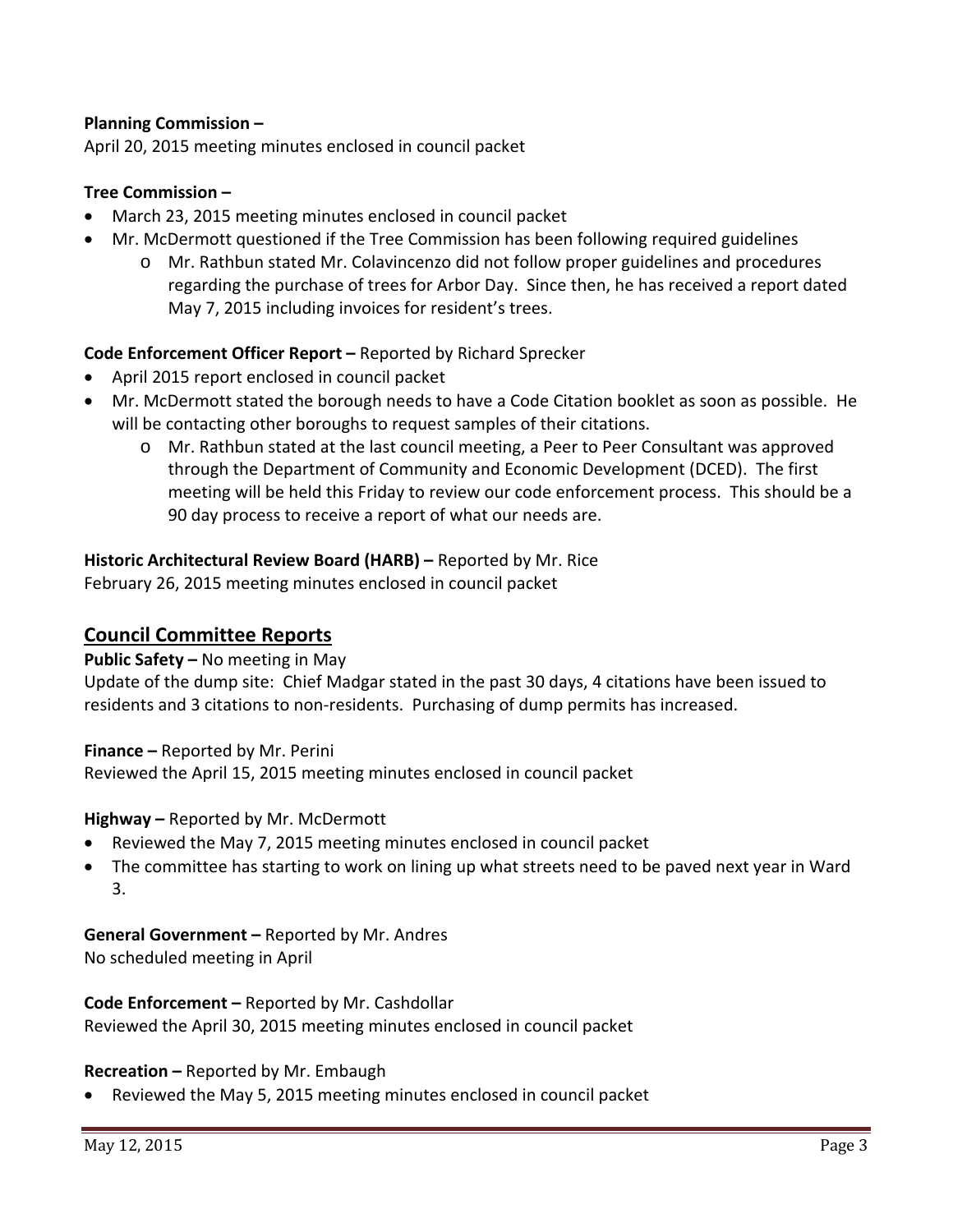Community Day will be held this summer. Details need to be finalized.

### **Water & Sewer –** Reported by Mr. Sims

April 15, 2015 meeting minutes enclosed in council packet

## **Reports**

**Manager's Report –** Reported by Mr. Rathbun

- Reviewed the April 15 May 8, 2015 report enclosed in council packet
- Volunteer Fire Departments Pumper Truck was sold for \$25,000.
- Three part-time summer employees have started, a total of 9 will be working by June 8, 2015.

**Director of Operations Report –** Reported by Mr. Copeland May 12, 2015 report enclosed in council packet

#### **President's Report –** No report

#### **Mayor Hamilton –**

- Citizens Police Academy graduated the  $16^{th}$  class.
- The Citizens Police Academy alumni honored District Attorney, Anthony Berosh, on his retirement.

#### **Police Chief Madgar –**

- Article "Basic Instincts of the Police" and a copy of the Borough of Sayre, PA ordinance regarding Skateboard regulations enclosed in council packet
- *Motion by Mr. Thomas that council authorize the solicitor to draft an ordinance regarding skateboard issues. Seconded by Mr. McDermott. Voice vote passed unanimously.*

#### **Fire Department –** Reported by Mr. Perini

April 2015 report enclosed in council packet

#### **Emergency Management Coordinator –**

March 2015 monthly report enclosed in council packet

#### **Engineer –**

April 2015 monthly report enclosed in council packet

#### **Solicitor Petrush –**

- Regarding the possibility of selling a couple of surplus police vehicles in the near future. Borough Code establishes a process to follow for the sale of vehicles. Determining whether or not the borough needs to advertise for bids is based on the value of the item you want to sell.
	- Adopt a resolution stating the value. If under \$1,000 the borough can sell without bid, if over \$1,000 the borough will need to advertise for bid in the newspaper.
	- If the bids received do not meet the estimated value, then Chief Madgar can advertise on an online bid process.